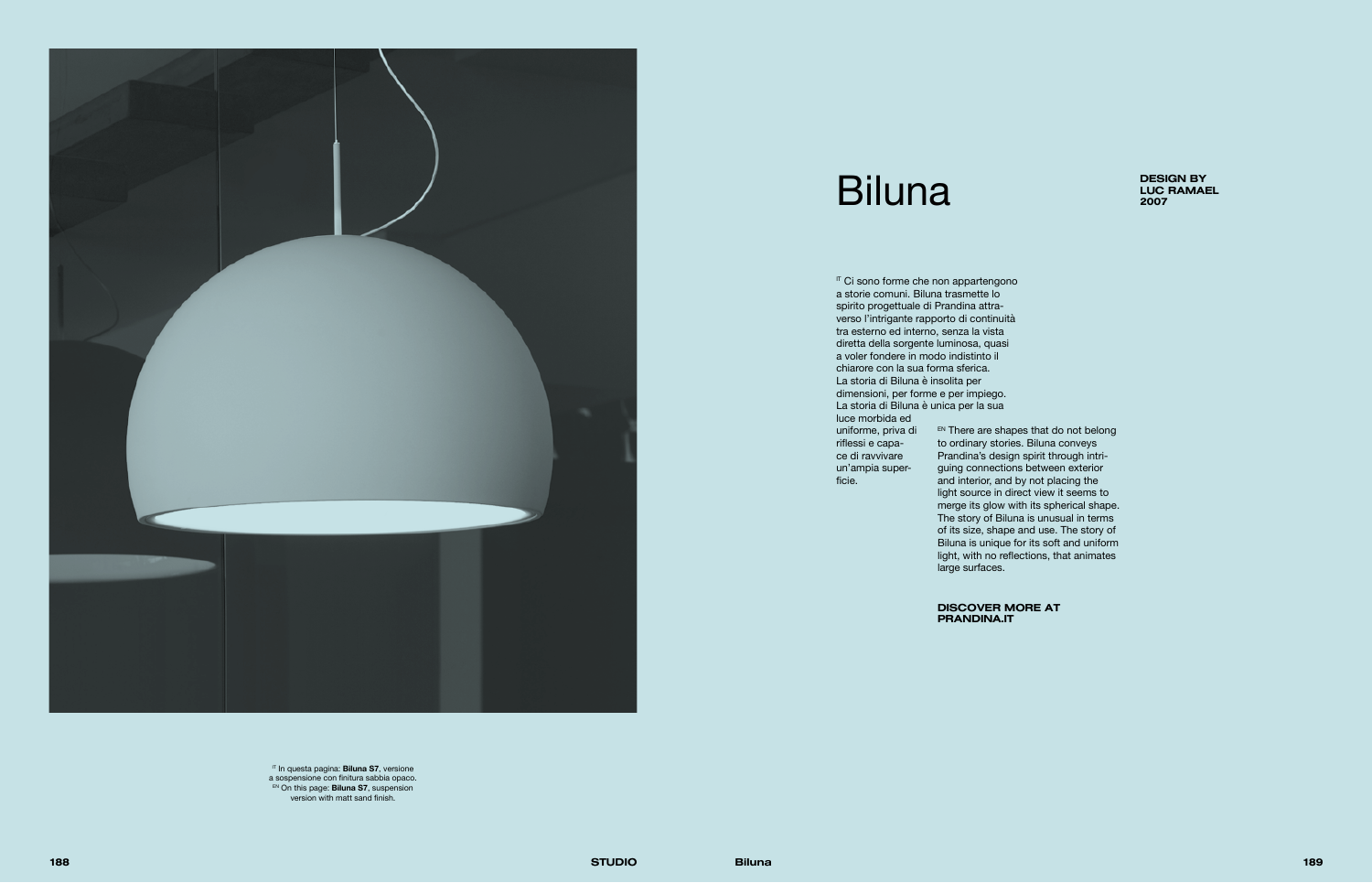

IT In questa pagina: **Biluna S5**, versione a sospensione con finitura nero lucido. EN On this page: **Biluna S5**, suspension version with glossy black finish.

IT Nella pagina successiva: **Biluna F7**, versione da terra con finitura sabbia opaco. EN On the next page: **Biluna F7**, floor version with matt sand finish.